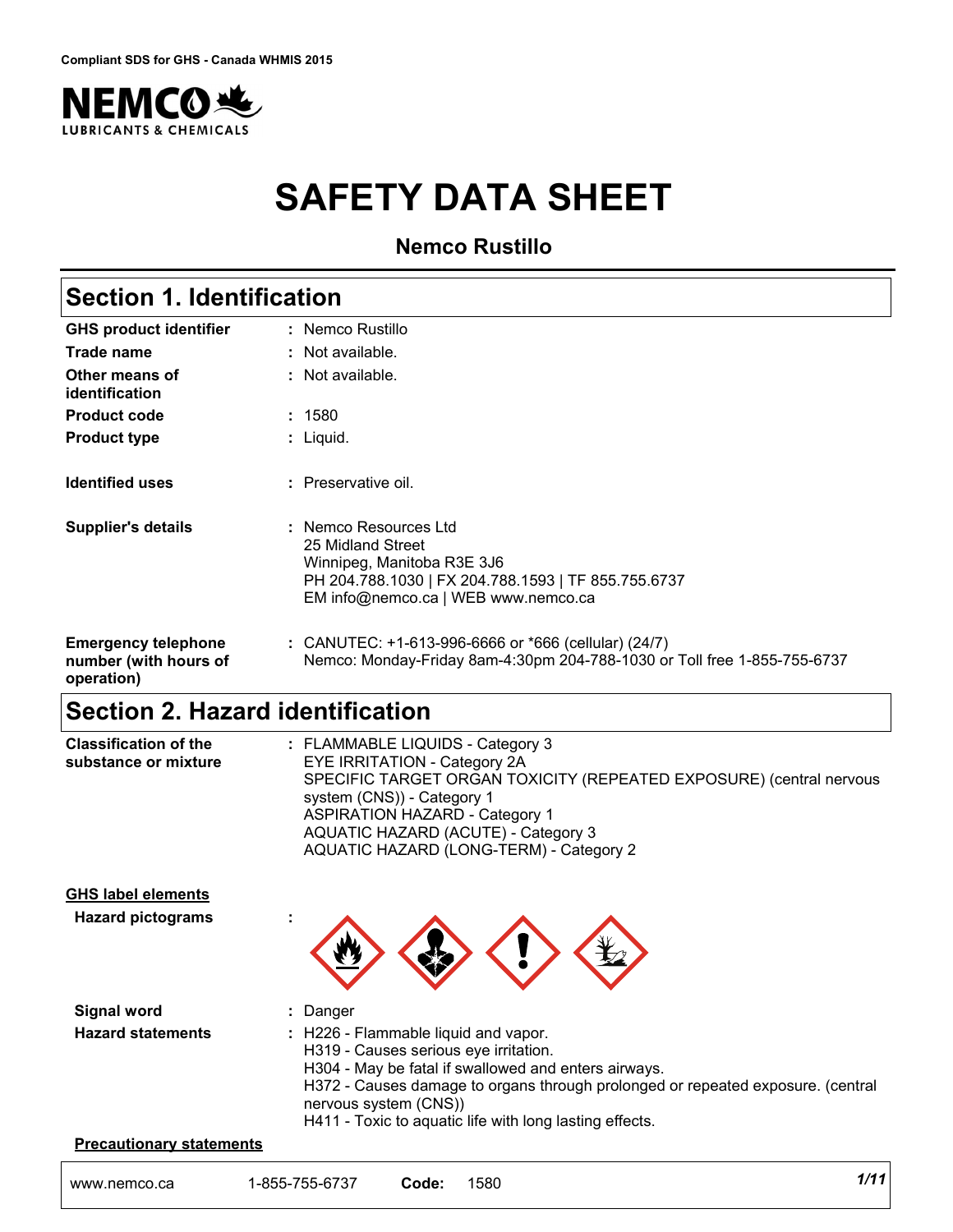**NEMCO头** 

**Nemco Rustillo**

### **Section 2. Hazard identification**

| : P280 - Wear protective gloves. Wear eye or face protection. Wear protective<br>P210 - Keep away from heat, hot surfaces, sparks, open flames and other ignition<br>P301 + P310 + P331 - IF SWALLOWED: Immediately call a POISON CENTER or<br>P303 + P361 + P353 - IF ON SKIN (or hair): Take off immediately all contaminated<br>P305 + P351 + P338 - IF IN EYES: Rinse cautiously with water for several minutes. |
|----------------------------------------------------------------------------------------------------------------------------------------------------------------------------------------------------------------------------------------------------------------------------------------------------------------------------------------------------------------------------------------------------------------------|
|                                                                                                                                                                                                                                                                                                                                                                                                                      |
| : P501 - Dispose of contents and container in accordance with all local, regional,                                                                                                                                                                                                                                                                                                                                   |
|                                                                                                                                                                                                                                                                                                                                                                                                                      |
|                                                                                                                                                                                                                                                                                                                                                                                                                      |

# **Section 3. Composition/information on ingredients**

| Substance/mixture     | : Mixture        |
|-----------------------|------------------|
| Other means of        | : Not available. |
| <i>identification</i> |                  |

### **CAS number/other identifiers**

| <b>CAS number</b><br>Not applicable.                                                                                                                       |      |                                                 |                                                                |
|------------------------------------------------------------------------------------------------------------------------------------------------------------|------|-------------------------------------------------|----------------------------------------------------------------|
| <b>Product code</b>                                                                                                                                        | 1580 |                                                 |                                                                |
| Ingredient name                                                                                                                                            |      | $\%$ (w/w)                                      | <b>CAS number</b>                                              |
| Stoddard solvent<br>Distillates (petroleum), hydrotreated heavy paraffinic<br>2.6-di-tert-Butylphenol<br>Triphenyl phosphite<br>Phenol, dodecyl-, branched |      | 70<br>$20$<br>$1 - 3$<br>$0.3 - 7$<br>$0 - 0.1$ | 8052-41-3<br>64742-54-7<br>128-39-2<br>101-02-0<br>121158-58-5 |

**There are no additional ingredients present which, within the current knowledge of the supplier and in the concentrations applicable, are classified as hazardous to health or the environment and hence require reporting in this section.**

**Occupational exposure limits, if available, are listed in Section 8.**

# **Section 4. First-aid measures**

### **Description of necessary first aid measures**

### **Eye contact :**

: Immediately flush eyes with plenty of water, occasionally lifting the upper and lower eyelids. Check for and remove any contact lenses. Continue to rinse for at least 20 minutes. Get medical attention.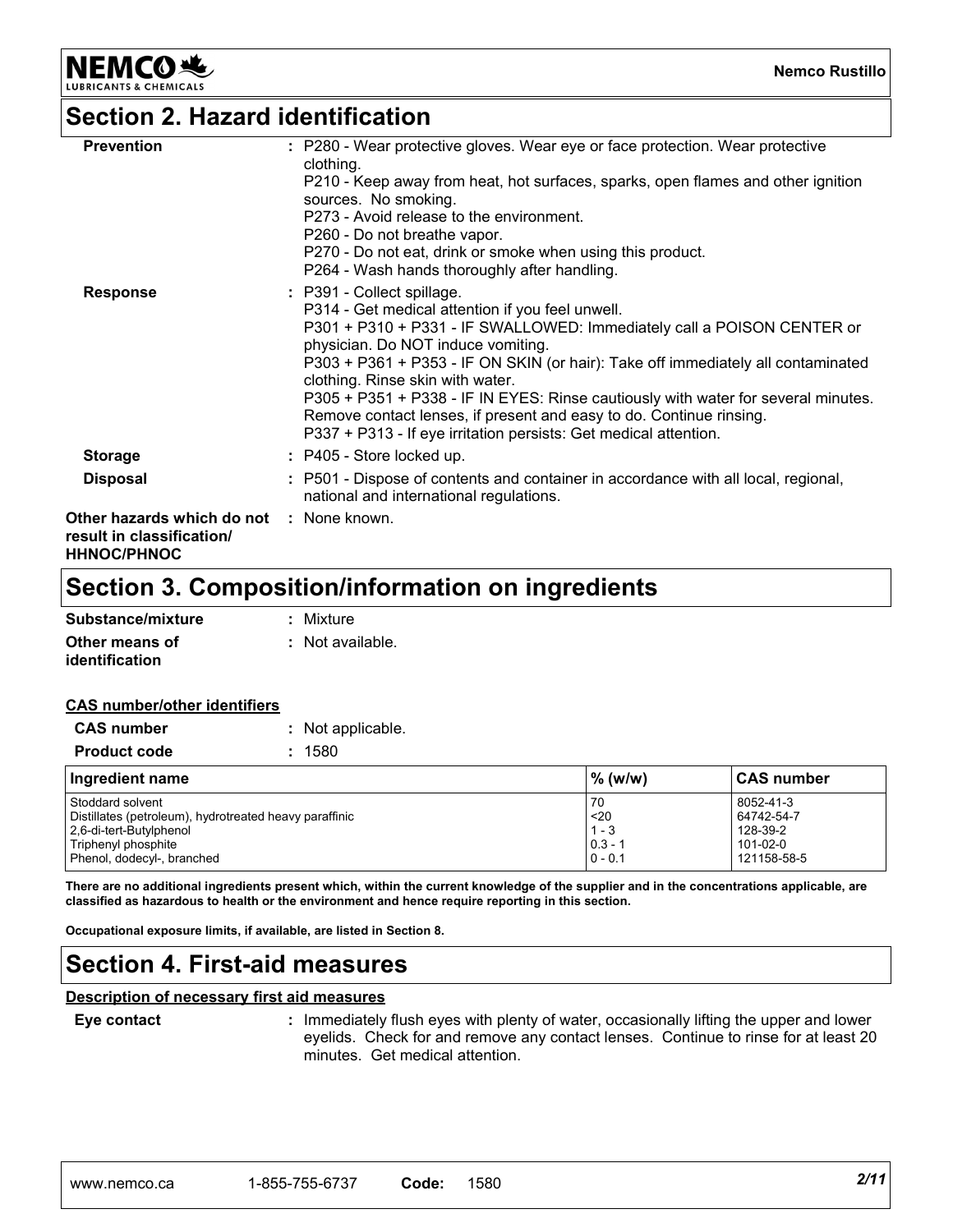NEMCO<sup>N</sup>

# **Section 4. First-aid measures**

| <b>Inhalation</b>   | : Remove victim to fresh air and keep at rest in a position comfortable for breathing.<br>If not breathing, if breathing is irregular or if respiratory arrest occurs, provide<br>artificial respiration or oxygen by trained personnel. It may be dangerous to the<br>person providing aid to give mouth-to-mouth resuscitation. Get medical attention<br>following exposure or if feeling unwell. If unconscious, place in recovery position<br>and get medical attention immediately. Maintain an open airway.                                                                                                                                                                                                                                    |
|---------------------|------------------------------------------------------------------------------------------------------------------------------------------------------------------------------------------------------------------------------------------------------------------------------------------------------------------------------------------------------------------------------------------------------------------------------------------------------------------------------------------------------------------------------------------------------------------------------------------------------------------------------------------------------------------------------------------------------------------------------------------------------|
| <b>Skin contact</b> | : Flush contaminated skin with plenty of water. Continue to rinse for at least 20<br>minutes. Get medical attention following exposure or if feeling unwell. Wash<br>clothing before reuse. Clean shoes thoroughly before reuse.                                                                                                                                                                                                                                                                                                                                                                                                                                                                                                                     |
| Ingestion           | : Get medical attention immediately. Call a poison center or physician. Wash out<br>mouth with water. Remove victim to fresh air and keep at rest in a position<br>comfortable for breathing. If material has been swallowed and the exposed person<br>is conscious, give small quantities of water to drink. Stop if the exposed person<br>feels sick as vomiting may be dangerous. Aspiration hazard if swallowed. Can<br>enter lungs and cause damage. Do not induce vomiting. If vomiting occurs, the<br>head should be kept low so that vomit does not enter the lungs. Never give<br>anything by mouth to an unconscious person. If unconscious, place in recovery<br>position and get medical attention immediately. Maintain an open airway. |

### **Most important symptoms/effects, acute and delayed**

| <b>Potential acute health effects</b> |                                                                                            |
|---------------------------------------|--------------------------------------------------------------------------------------------|
| Eye contact                           | : Causes serious eye irritation.                                                           |
| <b>Inhalation</b>                     | : No known significant effects or critical hazards.                                        |
| <b>Skin contact</b>                   | : No known significant effects or critical hazards.                                        |
| Ingestion                             | : May be fatal if swallowed and enters airways.                                            |
| <u>Over-exposure signs/symptoms</u>   |                                                                                            |
| Eye contact                           | : Adverse symptoms may include the following:<br>pain or irritation<br>watering<br>redness |
| <b>Inhalation</b>                     | : No known significant effects or critical hazards.                                        |
| <b>Skin contact</b>                   | : No known significant effects or critical hazards.                                        |
| Ingestion                             | : Adverse symptoms may include the following:<br>nausea or vomiting                        |

### **Indication of immediate medical attention and special treatment needed, if necessary**

| Notes to physician                | : Treat symptomatically. Contact poison treatment specialist immediately if large<br>quantities have been ingested or inhaled.                                                |  |
|-----------------------------------|-------------------------------------------------------------------------------------------------------------------------------------------------------------------------------|--|
| <b>Specific treatments</b>        | : No specific treatment.                                                                                                                                                      |  |
| <b>Protection of first-aiders</b> | : No action shall be taken involving any personal risk or without suitable training. It<br>may be dangerous to the person providing aid to give mouth-to-mouth resuscitation. |  |

**See toxicological information (Section 11)**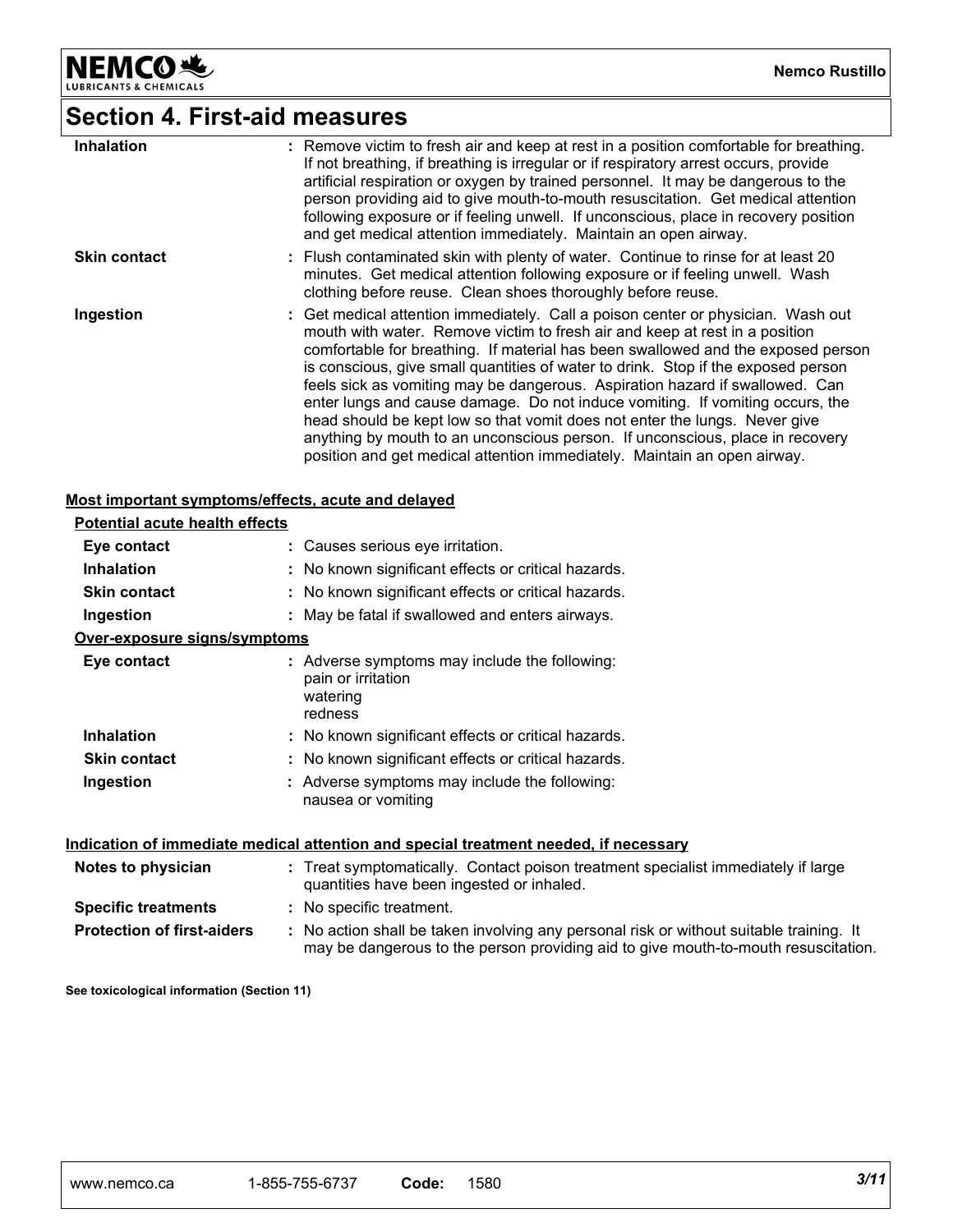

# **Section 5. Fire-fighting measures**

| <b>Extinguishing media</b>                               |                                                                                                                                                                                                                                           |
|----------------------------------------------------------|-------------------------------------------------------------------------------------------------------------------------------------------------------------------------------------------------------------------------------------------|
| Suitable extinguishing<br>media                          | : Use dry chemical, $CO2$ , water spray (fog) or foam.                                                                                                                                                                                    |
| Unsuitable extinguishing<br>media                        | : Do not use water jet or water-based fire extinguishers.                                                                                                                                                                                 |
| <b>Specific hazards arising</b><br>from the chemical     | : Combustible liquid and vapor. This material is toxic to aquatic life with long lasting<br>effects. Fire water contaminated with this material must be contained and prevented<br>from being discharged to any waterway, sewer or drain. |
| <b>Hazardous thermal</b><br>decomposition products       | : Decomposition products may include the following materials:<br>carbon dioxide<br>carbon monoxide                                                                                                                                        |
| Special protective actions<br>for fire-fighters          | : Move containers from fire area if this can be done without risk. Use water spray to<br>keep fire-exposed containers cool.                                                                                                               |
| <b>Special protective</b><br>equipment for fire-fighters | : Fire-fighters should wear appropriate protective equipment and self-contained<br>breathing apparatus (SCBA) with a full face-piece operated in positive pressure<br>mode.                                                               |

### **Section 6. Accidental release measures**

### **Environmental precautions Personal precautions, protective equipment and emergency procedures :** Avoid dispersal of spilled material and runoff and contact with soil, waterways, **:** No action shall be taken involving any personal risk or without suitable training. Evacuate surrounding areas. Keep unnecessary and unprotected personnel from entering. Do not touch or walk through spilled material. Shut off all ignition sources. No flares, smoking or flames in hazard area. Avoid breathing vapor or mist. Provide adequate ventilation. Wear appropriate respirator when ventilation is inadequate. Put on appropriate personal protective equipment. drains and sewers. Inform the relevant authorities if the product has caused environmental pollution (sewers, waterways, soil or air). Water polluting material. May be harmful to the environment if released in large quantities. Collect spillage. **For non-emergency personnel For emergency responders :** If specialized clothing is required to deal with the spillage, take note of any information in Section 8 on suitable and unsuitable materials. See also the information in "For non-emergency personnel".

### **Methods and materials for containment and cleaning up**

Stop leak if without risk. Move containers from spill area. Use spark-proof tools and **:** explosion-proof equipment. Approach release from upwind. Prevent entry into sewers, water courses, basements or confined areas. Wash spillages into an effluent treatment plant or proceed as follows. Contain and collect spillage with noncombustible, absorbent material e.g. sand, earth, vermiculite or diatomaceous earth and place in container for disposal according to local regulations (see Section 13). Dispose of via a licensed waste disposal contractor. Contaminated absorbent material may pose the same hazard as the spilled product. Note: see Section 1 for emergency contact information and Section 13 for waste disposal. **Spill**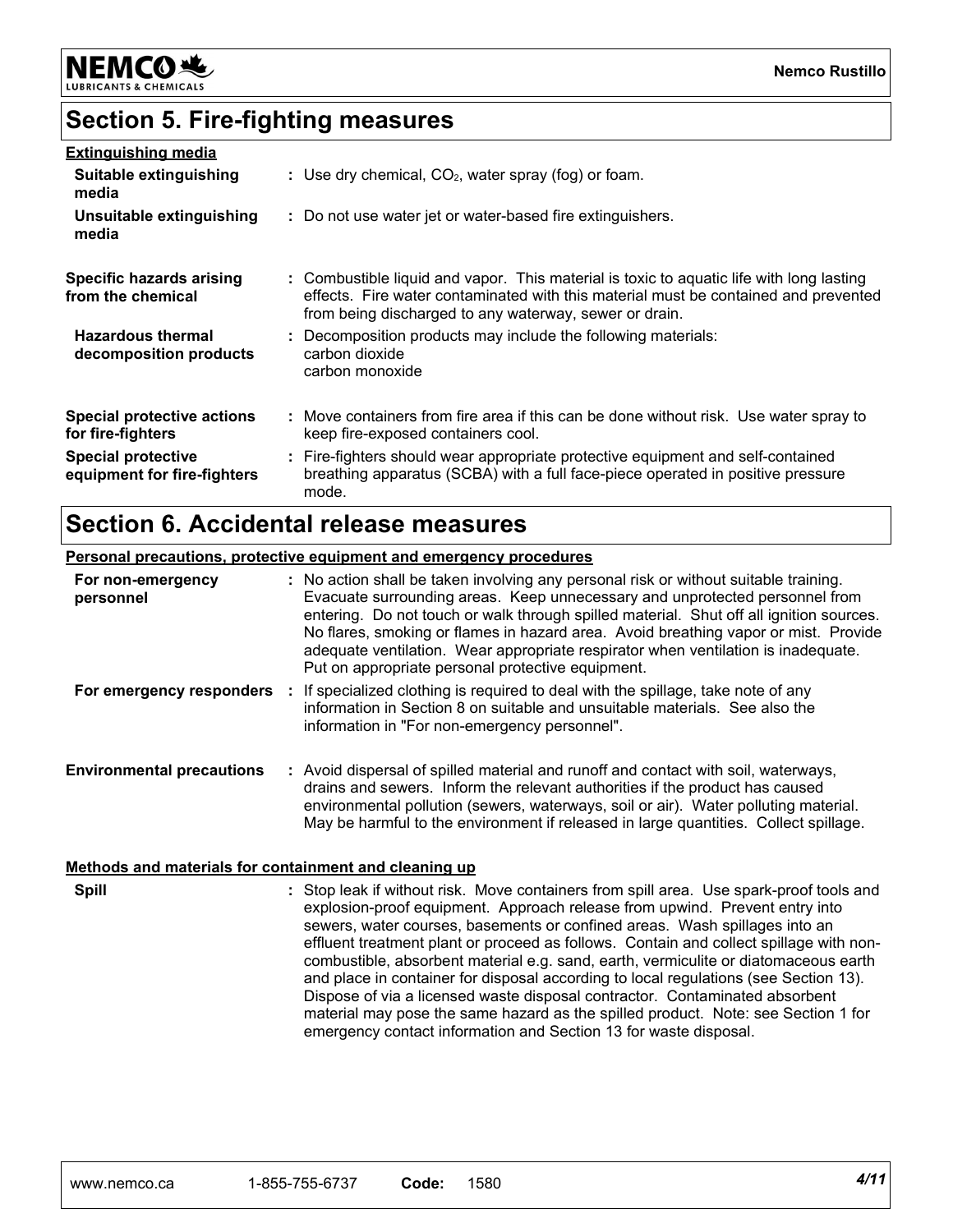

**Nemco Rustillo**

# **Section 7. Handling and storage**

### **Precautions for safe handling**

| <b>Protective measures</b>                                         | : Put on appropriate personal protective equipment (see Section 8). Do not breathe<br>vapor or mist. Do not swallow. Avoid contact with eyes, skin and clothing. Avoid<br>release to the environment. Use only with adequate ventilation. Wear appropriate<br>respirator when ventilation is inadequate. Do not enter storage areas and confined<br>spaces unless adequately ventilated. Keep in the original container or an approved<br>alternative made from a compatible material, kept tightly closed when not in use.<br>Store and use away from heat, sparks, open flame or any other ignition source. Use<br>explosion-proof electrical (ventilating, lighting and material handling) equipment.<br>Use only non-sparking tools. Take precautionary measures against electrostatic<br>discharges. Empty containers retain product residue and can be hazardous. Do not<br>reuse container. |
|--------------------------------------------------------------------|----------------------------------------------------------------------------------------------------------------------------------------------------------------------------------------------------------------------------------------------------------------------------------------------------------------------------------------------------------------------------------------------------------------------------------------------------------------------------------------------------------------------------------------------------------------------------------------------------------------------------------------------------------------------------------------------------------------------------------------------------------------------------------------------------------------------------------------------------------------------------------------------------|
| Advice on general<br>occupational hygiene                          | : Eating, drinking and smoking should be prohibited in areas where this material is<br>handled, stored and processed. Workers should wash hands and face before eating,<br>drinking and smoking. See also Section 8 for additional information on hygiene<br>measures. Remove contaminated clothing and protective equipment before entering<br>eating areas.                                                                                                                                                                                                                                                                                                                                                                                                                                                                                                                                      |
| Conditions for safe storage,<br>including any<br>incompatibilities | : Store in accordance with local regulations. Store in a segregated and approved<br>area. Store in original container protected from direct sunlight in a dry, cool and well-<br>ventilated area, away from incompatible materials (see Section 10) and food and<br>drink. Store locked up. Eliminate all ignition sources. Separate from oxidizing<br>materials. Keep container tightly closed and sealed until ready for use. Containers<br>that have been opened must be carefully resealed and kept upright to prevent<br>leakage. Do not store in unlabeled containers. Use appropriate containment to<br>avoid environmental contamination.                                                                                                                                                                                                                                                  |

# **Section 8. Exposure controls/personal protection**

### **Control parameters**

### **Occupational exposure limits**

| Ingredient name                                        | <b>Exposure limits</b>                                                                                                                                                                                                                                                                                                                                                                                                                                                                                                                           |
|--------------------------------------------------------|--------------------------------------------------------------------------------------------------------------------------------------------------------------------------------------------------------------------------------------------------------------------------------------------------------------------------------------------------------------------------------------------------------------------------------------------------------------------------------------------------------------------------------------------------|
| Stoddard solvent                                       | CA Alberta Provincial (Canada, 4/2009).<br>8 hrs OEL: 572 mg/m <sup>3</sup> 8 hours.<br>8 hrs OEL: 100 ppm 8 hours.<br>CA British Columbia Provincial (Canada, 5/2015).<br>TWA: $290 \text{ mg/m}^3$ 8 hours.<br>STEL: 580 mg/m <sup>3</sup> 15 minutes.<br>CA Ontario Provincial (Canada, 7/2015).<br>TWA: 100 ppm 8 hours.<br>CA Quebec Provincial (Canada, 1/2014).<br>TWAEV: 100 ppm 8 hours.<br>TWAEV: 525 mg/m <sup>3</sup> 8 hours.<br>CA Saskatchewan Provincial (Canada, 7/2013).<br>STEL: 125 ppm 15 minutes.<br>TWA: 100 ppm 8 hours. |
| Distillates (petroleum), hydrotreated heavy paraffinic | CA Alberta Provincial (Canada, 4/2009).<br>8 hrs OEL: 5 mg/m <sup>3</sup> 8 hours. Form: Mist<br>15 min OEL: 10 mg/m <sup>3</sup> 15 minutes. Form: Mist<br>CA Quebec Provincial (Canada, 1/2014).<br>TWAEV: 5 mg/m <sup>3</sup> 8 hours. Form: Mist<br>STEV: 10 mg/m <sup>3</sup> 15 minutes. Form: Mist                                                                                                                                                                                                                                        |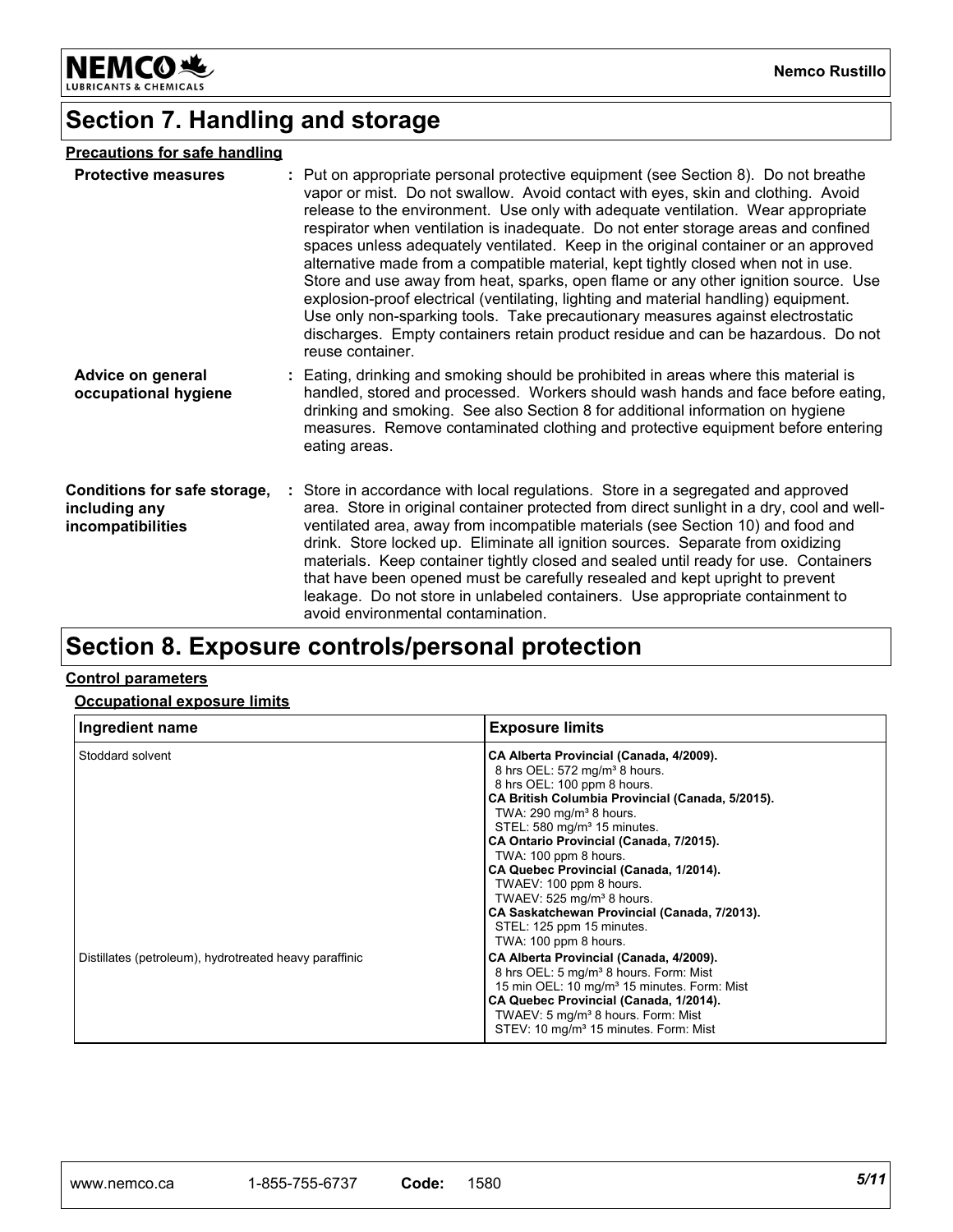**NEMCO头** LUBRICANTS & CHEMICALS

# **Section 8. Exposure controls/personal protection**

| controls                                  | : Use only with adequate ventilation. Use process enclosures, local exhaust<br>ventilation or other engineering controls to keep worker exposure to airborne<br>contaminants below any recommended or statutory limits. The engineering controls<br>also need to keep gas, vapor or dust concentrations below any lower explosive<br>limits. Use explosion-proof ventilation equipment.                                     |
|-------------------------------------------|-----------------------------------------------------------------------------------------------------------------------------------------------------------------------------------------------------------------------------------------------------------------------------------------------------------------------------------------------------------------------------------------------------------------------------|
| <b>Environmental exposure</b><br>controls | Emissions from ventilation or work process equipment should be checked to ensure<br>they comply with the requirements of environmental protection legislation.                                                                                                                                                                                                                                                              |
| <b>Individual protection measures</b>     |                                                                                                                                                                                                                                                                                                                                                                                                                             |
| <b>Hygiene measures</b>                   | : Wash hands, forearms and face thoroughly after handling chemical products, before<br>eating, smoking and using the lavatory and at the end of the working period.<br>Appropriate techniques should be used to remove potentially contaminated clothing.<br>Wash contaminated clothing before reusing. Ensure that eyewash stations and<br>safety showers are close to the workstation location.                           |
| <b>Eye/face protection</b>                | Safety eyewear complying with an approved standard should be used when a risk<br>assessment indicates this is necessary to avoid exposure to liquid splashes, mists,<br>gases or dusts. If contact is possible, the following protection should be worn,<br>unless the assessment indicates a higher degree of protection: chemical splash<br>goggles.                                                                      |
| <b>Skin protection</b>                    |                                                                                                                                                                                                                                                                                                                                                                                                                             |
| <b>Hand protection</b>                    | Chemical-resistant, impervious gloves complying with an approved standard should<br>be worn at all times when handling chemical products if a risk assessment indicates<br>this is necessary.                                                                                                                                                                                                                               |
| <b>Body protection</b>                    | Personal protective equipment for the body should be selected based on the task<br>being performed and the risks involved and should be approved by a specialist<br>before handling this product. When there is a risk of ignition from static electricity,<br>wear anti-static protective clothing. For the greatest protection from static<br>discharges, clothing should include anti-static overalls, boots and gloves. |
| Other skin protection                     | : Appropriate footwear and any additional skin protection measures should be<br>selected based on the task being performed and the risks involved and should be<br>approved by a specialist before handling this product.                                                                                                                                                                                                   |
| <b>Respiratory protection</b>             | Based on the hazard and potential for exposure, select a respirator that meets the<br>appropriate standard or certification. Respirators must be used according to a<br>respiratory protection program to ensure proper fitting, training, and other important<br>aspects of use.                                                                                                                                           |

# **Section 9. Physical and chemical properties**

| <b>Appearance</b>                                                       |                                                   |
|-------------------------------------------------------------------------|---------------------------------------------------|
| <b>Physical state</b>                                                   | : Liquid.                                         |
| Color                                                                   | $:$ Light amber.                                  |
| Odor                                                                    | $:$ Mild.                                         |
| <b>Odor threshold</b>                                                   | : Not available.                                  |
| рH                                                                      | : Not available.                                  |
| <b>Freezing point</b>                                                   | : -40°C (-40°F)                                   |
| <b>Boiling point</b>                                                    | $:$ Not available.                                |
| <b>Flash point</b>                                                      | : Closed cup: $46^{\circ}$ C (114.8 $^{\circ}$ F) |
| <b>Evaporation rate</b>                                                 | $:$ Not available.                                |
| Flammability (solid, gas)                                               | $\therefore$ Not available.                       |
| <b>Lower and upper explosive : Not available.</b><br>(flammable) limits |                                                   |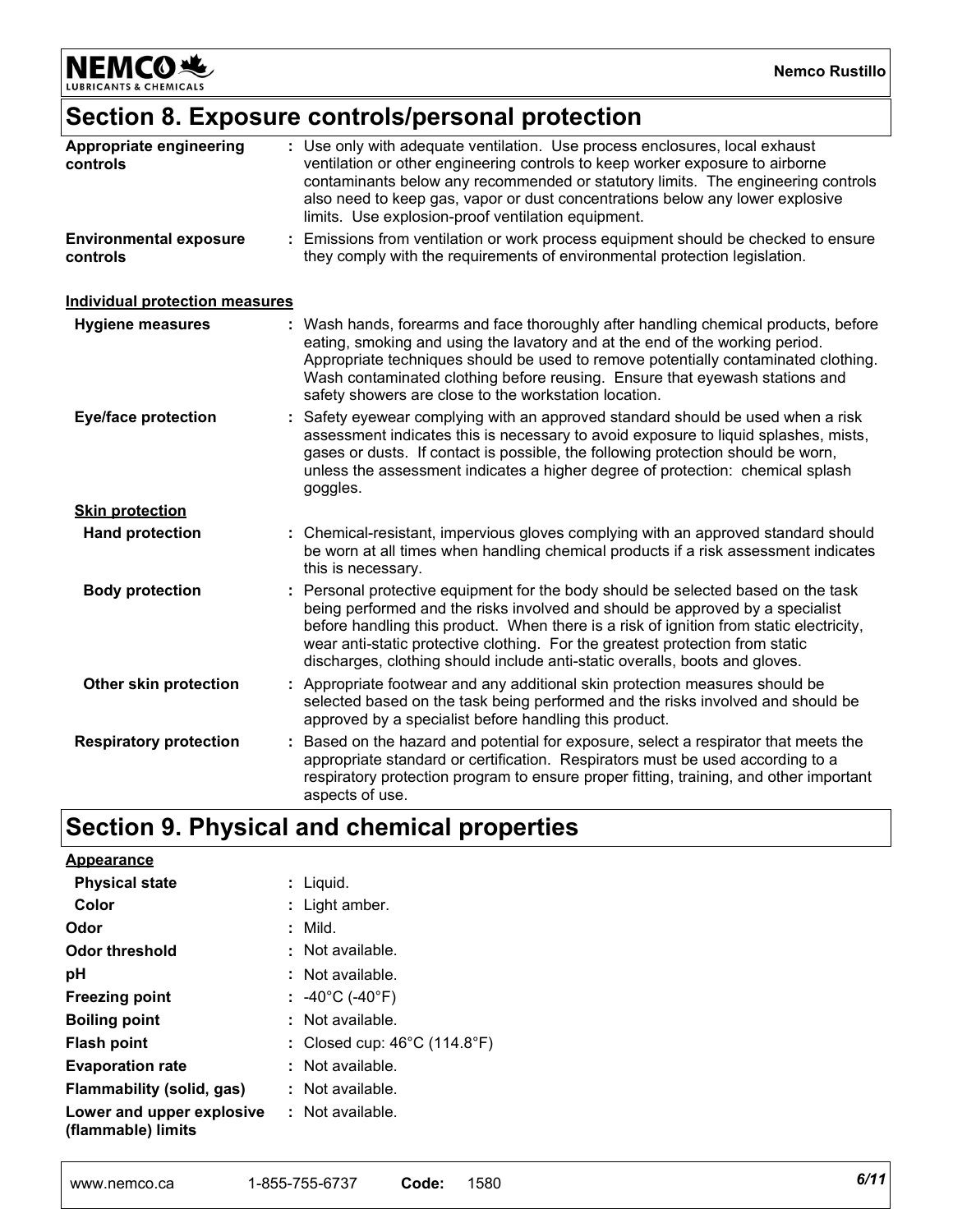

# **Section 9. Physical and chemical properties**

| Vapor pressure                                    | : Not available.                   |
|---------------------------------------------------|------------------------------------|
| Vapor density                                     | : Not available.                   |
| <b>Relative density</b>                           | : Not available.                   |
| <b>Solubility</b>                                 | : Not available.                   |
| <b>Partition coefficient: n-</b><br>octanol/water | : Not available.                   |
| <b>Auto-ignition temperature</b>                  | : Not available.                   |
| <b>Decomposition temperature</b>                  | : Not available.                   |
| <b>Viscosity</b>                                  | : Kinematic: $2 cSt (40^{\circ}C)$ |

# **Section 10. Stability and reactivity**

| <b>Reactivity</b>                            | : No specific test data related to reactivity available for this product or its ingredients.                                                                                 |
|----------------------------------------------|------------------------------------------------------------------------------------------------------------------------------------------------------------------------------|
| <b>Chemical stability</b>                    | : The product is stable.                                                                                                                                                     |
| <b>Possibility of hazardous</b><br>reactions | : Under normal conditions of storage and use, hazardous reactions will not occur.                                                                                            |
| <b>Conditions to avoid</b>                   | : Avoid all possible sources of ignition (spark or flame). Do not pressurize, cut, weld,<br>braze, solder, drill, grind or expose containers to heat or sources of ignition. |
| Incompatible materials                       | : Reactive or incompatible with the following materials: oxidizing materials.                                                                                                |
| <b>Hazardous decomposition</b><br>products   | : Under normal conditions of storage and use, hazardous decomposition products<br>should not be produced.                                                                    |

# **Section 11. Toxicological information**

### **Information on toxicological effects**

### **Acute toxicity**

| <b>Product/ingredient name</b> | Result      | Species | <b>Dose</b> | <b>Exposure</b> |
|--------------------------------|-------------|---------|-------------|-----------------|
| 2.6-di-tert-Butylphenol        | LD50 Dermal | Rabbit  | >10 g/kg    |                 |
|                                | ∟D50 Oral   | Rat     | >5000 mg/kg |                 |
| Triphenyl phosphite            | LD50 Oral   | Rat     | 1.59 g/kg   |                 |

### **Irritation/Corrosion**

| <b>Product/ingredient name</b> | <b>Result</b>            | <b>Species</b> | <b>Score</b> | <b>Exposure</b>     | <b>Observation</b> |
|--------------------------------|--------------------------|----------------|--------------|---------------------|--------------------|
| Stoddard solvent               | Eyes - Mild irritant     | Human          |              | $100$ ppm           |                    |
|                                | Eyes - Moderate irritant | Rabbit         |              | 24 hours 500 mg   - |                    |
| 2,6-di-tert-Butylphenol        | Skin - Moderate irritant | Rat            |              | $0.5$ ml            |                    |
| Triphenyl phosphite            | Eyes - Mild irritant     | Rabbit         |              | 24 hours 500 mg   - |                    |
|                                | Skin - Moderate irritant | Rabbit         |              | 24 hours 20 mg      |                    |
|                                | Skin - Severe irritant   | Rabbit         |              | 500 mg              |                    |

### **Sensitization**

There is no data available.

### **Mutagenicity**

There is no data available.

### **Carcinogenicity**

**Classification**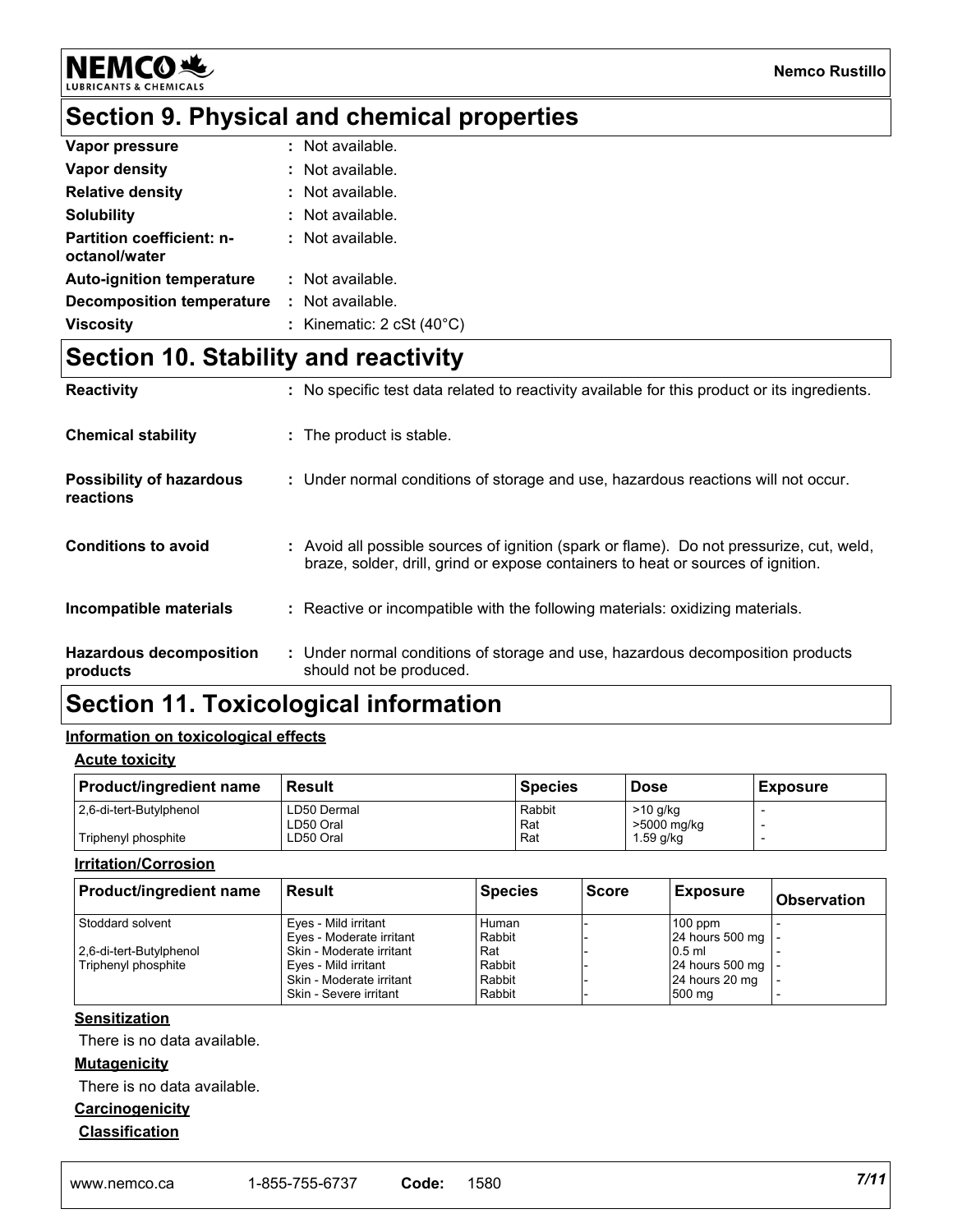**NEMCO头** 

# **Section 11. Toxicological information**

| <b>Product/ingredient</b><br>name                             | <b>OSHA IARC</b> | <b>NTP</b> | <b>ACGIH</b> | <b>EPA</b> | <b>NIOSH</b> |
|---------------------------------------------------------------|------------------|------------|--------------|------------|--------------|
| Distillates (petroleum), hydrotreated   -<br>heavy paraffinic |                  |            | A4           |            |              |

### **Reproductive toxicity**

There is no data available.

### **Teratogenicity**

There is no data available.

### **Specific target organ toxicity (single exposure)**

There is no data available.

### **Specific target organ toxicity (repeated exposure)**

| <b>Name</b>      | <b>Category</b> | ∣Route of<br>exposure | <b>Target organs</b>            |
|------------------|-----------------|-----------------------|---------------------------------|
| Stoddard solvent | Category 1      | Not determined        | central nervous system<br>(CNS) |

### **Aspiration hazard**

| l Name                                                 | l Result                              |
|--------------------------------------------------------|---------------------------------------|
| l Stoddard solvent                                     | <b>ASPIRATION HAZARD - Category 1</b> |
| Distillates (petroleum), hydrotreated heavy paraffinic | <b>ASPIRATION HAZARD - Category 1</b> |

#### **Information on the likely :** Dermal contact. Eye contact. Inhalation. Ingestion.

**routes of exposure**

### **Potential acute health effects**

| Eye contact         | : Causes serious eye irritation.                    |
|---------------------|-----------------------------------------------------|
| Inhalation          | : No known significant effects or critical hazards. |
| <b>Skin contact</b> | : No known significant effects or critical hazards. |
| Ingestion           | : May be fatal if swallowed and enters airways.     |

### **Symptoms related to the physical, chemical and toxicological characteristics**

| Eye contact         | : Adverse symptoms may include the following:<br>pain or irritation<br>watering<br>redness |
|---------------------|--------------------------------------------------------------------------------------------|
| <b>Inhalation</b>   | : No known significant effects or critical hazards.                                        |
| <b>Skin contact</b> | : No known significant effects or critical hazards.                                        |
| Ingestion           | : Adverse symptoms may include the following:<br>nausea or vomiting                        |

### **Delayed and immediate effects and also chronic effects from short and long term exposure**

| <b>Short term exposure</b>            |                                                     |
|---------------------------------------|-----------------------------------------------------|
| <b>Potential immediate</b><br>effects | : No known significant effects or critical hazards. |
| <b>Potential delayed effects</b>      | No known significant effects or critical hazards.   |
| Long term exposure                    |                                                     |
| <b>Potential immediate</b><br>effects | : No known significant effects or critical hazards. |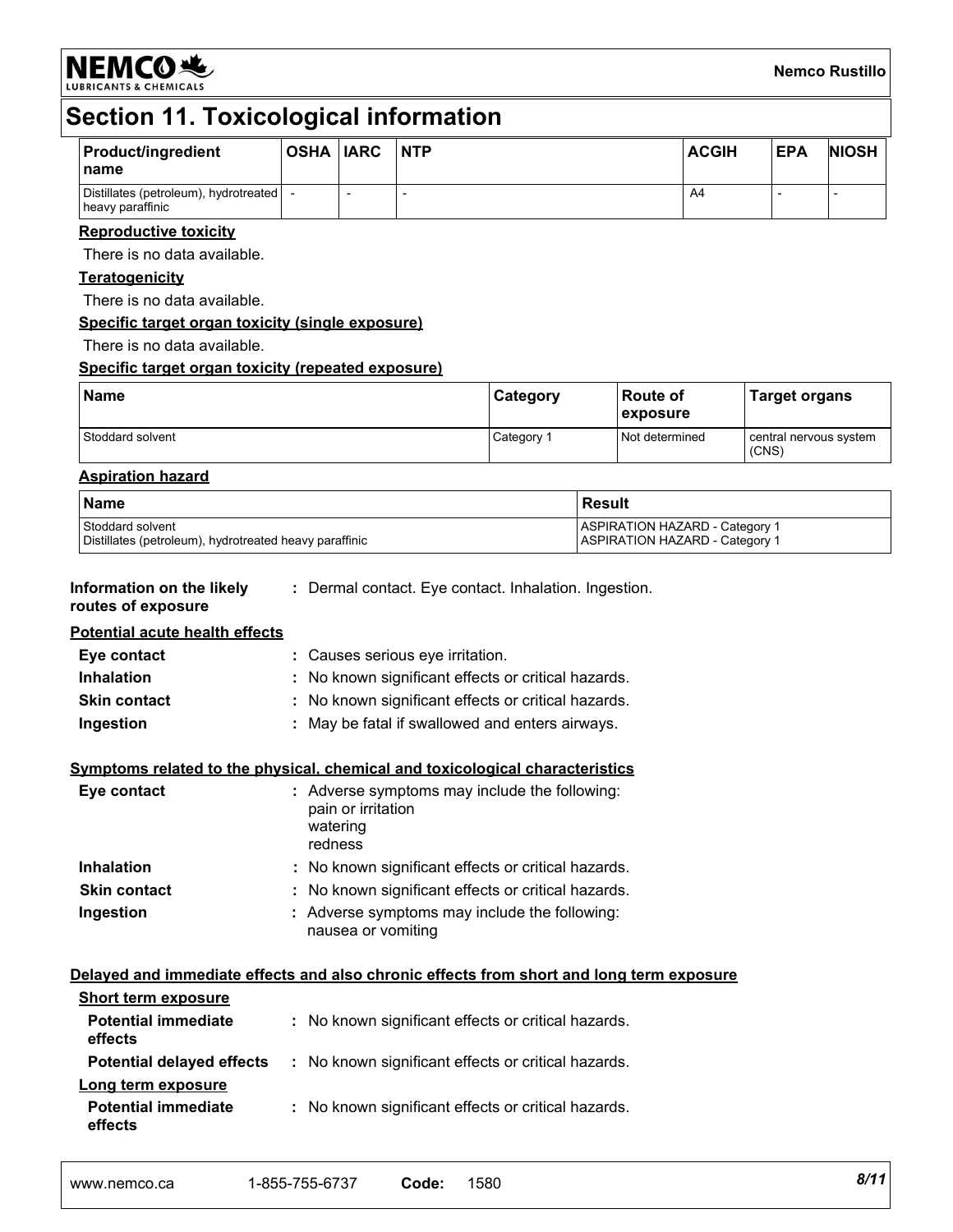

**Nemco Rustillo**

# **Section 11. Toxicological information**

|                                         |  | <b>Potential delayed effects</b> : No known significant effects or critical hazards. |
|-----------------------------------------|--|--------------------------------------------------------------------------------------|
| <b>Potential chronic health effects</b> |  |                                                                                      |
| General                                 |  | : Causes damage to organs through prolonged or repeated exposure.                    |
| Carcinogenicity                         |  | : No known significant effects or critical hazards.                                  |
| <b>Mutagenicity</b>                     |  | : No known significant effects or critical hazards.                                  |
| <b>Teratogenicity</b>                   |  | : No known significant effects or critical hazards.                                  |
| Developmental effects                   |  | : No known significant effects or critical hazards.                                  |
| <b>Fertility effects</b>                |  | : No known significant effects or critical hazards.                                  |

### **Numerical measures of toxicity**

#### **Acute toxicity estimates**

There is no data available.

# **Section 12. Ecological information**

### **Toxicity**

There is no data available.

### **Persistence and degradability**

There is no data available.

### **Bioaccumulative potential**

| <b>Product/ingredient name</b> | $LogP_{ow}$  | <b>BCF</b> | <b>Potential</b> |
|--------------------------------|--------------|------------|------------------|
| Stoddard solvent               | 3.16 to 7.06 |            | high             |
| 2,6-di-tert-Butylphenol        | 4.5          |            | high             |
| Triphenyl phosphite            | 6.62         | 1601       | high             |
| Phenol, dodecyl-, branched     | 6.1          |            | high             |

### **Mobility in soil**

| <b>Soil/water partition</b> | : There is no data available. |
|-----------------------------|-------------------------------|
| coefficient $(K_{oc})$      |                               |

### **Other adverse effects** : No known significant effects or critical hazards.

### **Section 13. Disposal considerations**

The generation of waste should be avoided or minimized wherever possible. Disposal of this product, solutions and any by-products should comply with the requirements of environmental protection and waste disposal legislation and any regional local authority requirements. Dispose of surplus and non-recyclable products via a licensed waste disposal contractor. Waste should not be disposed of untreated to the sewer unless fully compliant with the requirements of all authorities with jurisdiction. Waste packaging should be recycled. Incineration or landfill should only be considered when recycling is not feasible. This material and its container must be disposed of in a safe way. Care should be taken when handling empty containers that have not been cleaned or rinsed out. Empty containers or liners may retain some product residues. Vapor from product residues may create a highly flammable or explosive atmosphere inside the container. Do not cut, weld or grind used containers unless they have been cleaned thoroughly internally. Avoid dispersal of spilled material and runoff and contact with soil, waterways, drains and **Disposal methods :**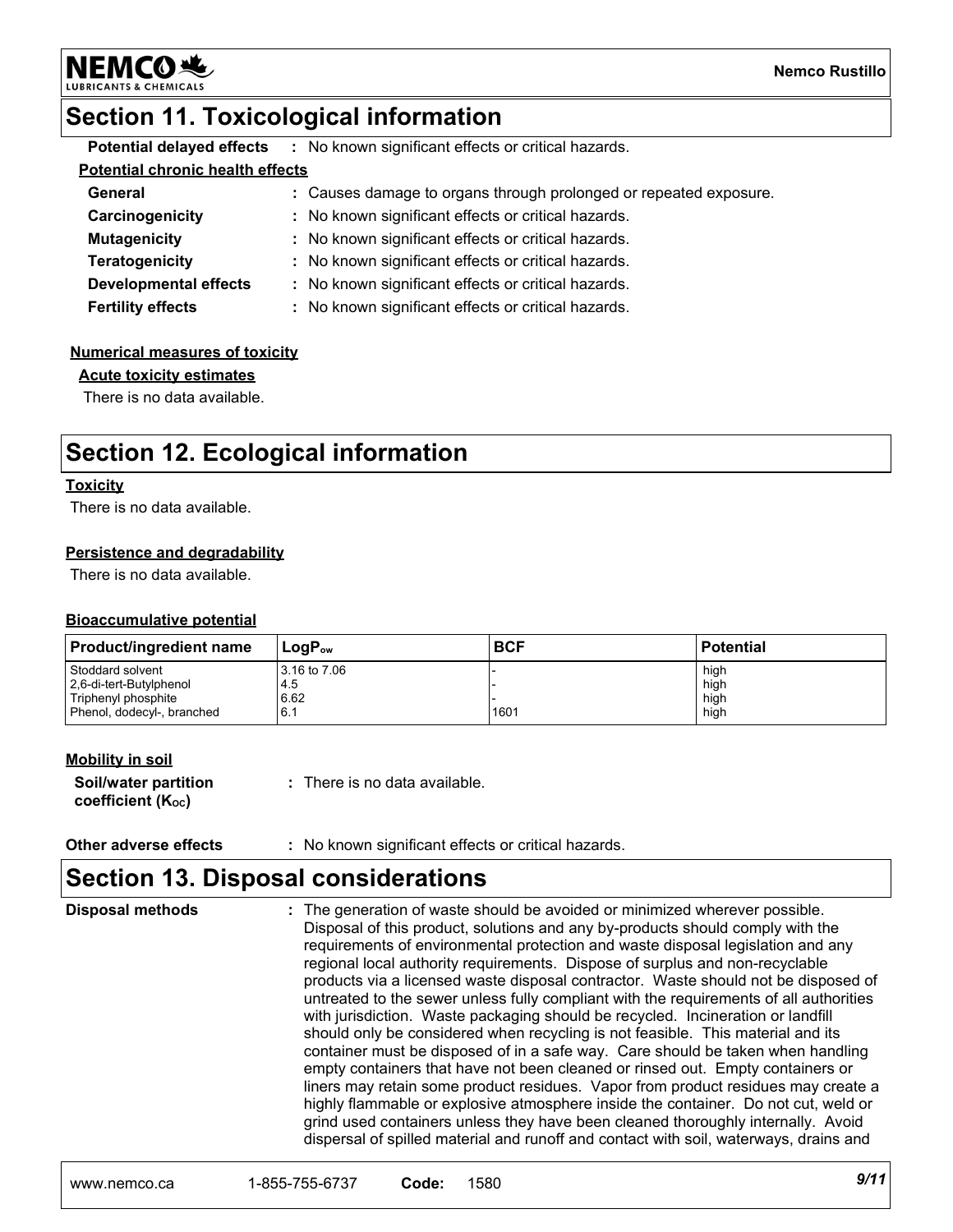**NEMCO头** 

# **Section 13. Disposal considerations**

sewers.

|                                   | <b>TDG Classification</b>                                                                                                                                             | <b>IMDG</b>                                                                                                                                     | <b>IATA</b>                                                                                                    |
|-----------------------------------|-----------------------------------------------------------------------------------------------------------------------------------------------------------------------|-------------------------------------------------------------------------------------------------------------------------------------------------|----------------------------------------------------------------------------------------------------------------|
| <b>UN number</b>                  | <b>UN1268</b>                                                                                                                                                         | <b>UN1268</b>                                                                                                                                   | <b>UN1268</b>                                                                                                  |
| <b>UN proper</b><br>shipping name | PETROLEUM DISTILLATES, N.O.S.<br>(Stoddard solvent)                                                                                                                   | PETROLEUM DISTILLATES, N.O.S.<br>(Stoddard solvent). Marine pollutant<br>(2,6-di-tert-Butylphenol)                                              | PETROLEUM DISTILLATES, N.O.S.<br>(Stoddard solvent)                                                            |
| <b>Transport</b>                  | 3                                                                                                                                                                     | 3                                                                                                                                               | 3                                                                                                              |
| hazard class(es)                  | $\bigstar$                                                                                                                                                            | Ł                                                                                                                                               |                                                                                                                |
| Packing group                     | III                                                                                                                                                                   | $\mathbf{III}$                                                                                                                                  | $\mathbf{III}$                                                                                                 |
| Environmental<br>hazards          | Yes.                                                                                                                                                                  | Yes.                                                                                                                                            | Yes. The environmentally<br>hazardous substance mark is<br>not required.                                       |
| <b>Additional</b><br>information  | Product classified as per the following<br>sections of the Transportation of<br>Dangerous Goods Regulations: 2.18-2.<br>19 (Class 3), 2.7 (Marine pollutant<br>mark). | The marine pollutant mark is not<br>required when transported in sizes of<br>$≤5$ L or $≤5$ kg.<br><b>Emergency schedules (EmS)</b><br>F-A, S-E | The environmentally hazardous<br>substance mark may appear if required<br>by other transportation regulations. |
|                                   | The marine pollutant mark is not<br>required when transported by road or<br>rail.                                                                                     |                                                                                                                                                 |                                                                                                                |

### **AERG :** 128

**Special precautions for user Transport within user's premises:** always transport in closed containers that are **:** upright and secure. Ensure that persons transporting the product know what to do in the event of an accident or spillage.

# **Section 15. Regulatory information**

### **Canadian lists**

- **CEPA Toxic substances :** None of the components are listed.
	-
- **Canada inventory :** Not determined.

# **Section 16. Other information**

### **Procedure used to derive the classification**

| <b>Classification</b>                              | <b>Justification</b>  |
|----------------------------------------------------|-----------------------|
| FLAMMABLE LIQUIDS - Category 3                     | On basis of test data |
| EYE IRRITATION - Category 2A                       | Calculation method    |
| SPECIFIC TARGET ORGAN TOXICITY (REPEATED EXPOSURE) | Calculation method    |
| (central nervous system (CNS)) - Category 1        |                       |
| <b>ASPIRATION HAZARD - Category 1</b>              | Expert judgment       |
| AQUATIC HAZARD (ACUTE) - Category 3                | Calculation method    |
| AQUATIC HAZARD (LONG-TERM) - Category 2            | Calculation method    |

### **History**